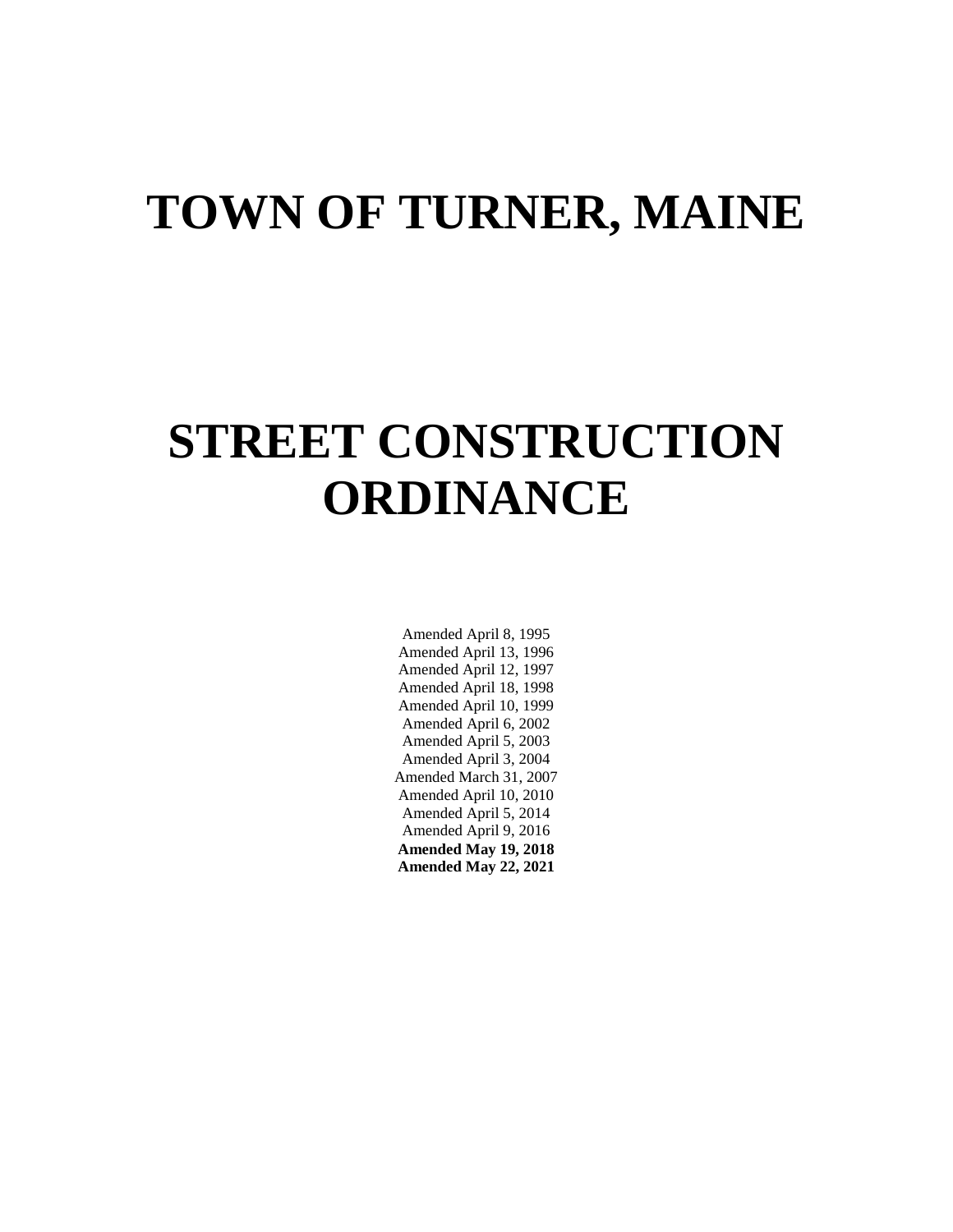# **TABLE OF CONTENTS**

| <b>SECTION I. Statement of Purpose</b>                           | $\mathbf{1}$ |
|------------------------------------------------------------------|--------------|
| <b>SECTION II. Authority, Administration, and Effective Date</b> | $\mathbf{1}$ |
| <b>SECTION III.</b> Applicability                                | $\mathbf{1}$ |
| <b>SECTION IV.</b> Application Procedures                        | $\mathbf{1}$ |
| <b>SECTION V. Public Acceptance of Streets</b>                   | 5            |
| <b>SECTION VI. Street Design Standards</b>                       | 5            |
| <b>SECTION VII. Street Construction Standards</b>                | 9            |
| <b>SECTION VIII.</b> Additional Improvements and Requirements    | 11           |
| <b>SECTION IX. Certification of Construction</b>                 | 13           |
| <b>SECTION X. Performance Guarantees</b>                         | 13           |
| <b>SECTION XI. Inspection</b>                                    | 15           |
| <b>SECTION XII. Waivers</b>                                      | 15           |
| <b>SECTION XIII.</b> Separability                                | 16           |
| <b>SECTION XIV.</b> Appeals                                      | 16           |
| <b>SECTION XV. Amendments</b>                                    | 16           |
| <b>SECTION XVI.</b> Violations and Enforcement                   | 17           |
| <b>SECTION XVII. Definitions</b>                                 | 17           |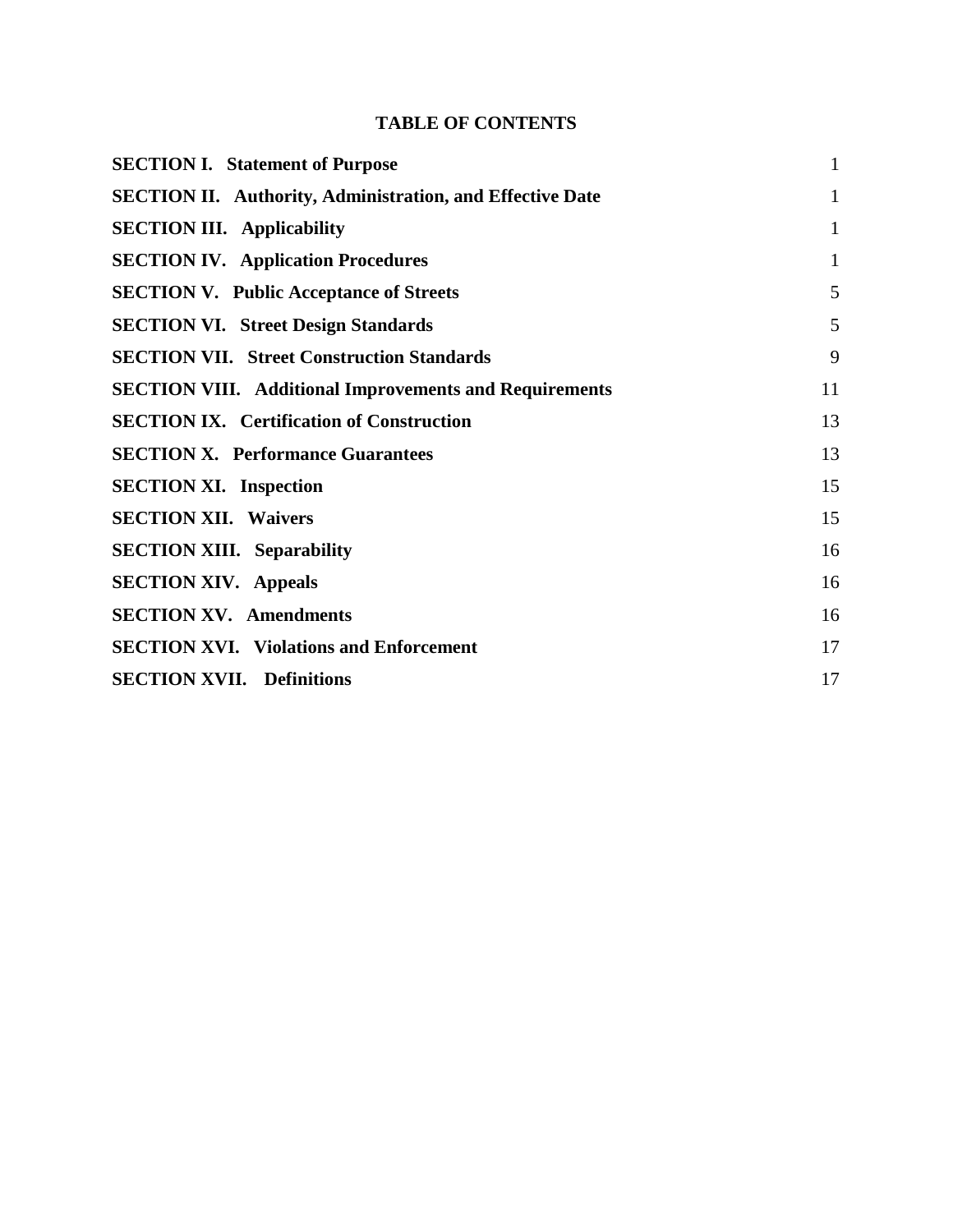## **TOWN OF TURNER, MAINE STREET CONSTRUCTION ORDINANCE**

#### **SECTION I. Statement of Purpose**

The purpose of this Ordinance is to promote the health, safety, and public welfare of the residents of Turner through establishing minimum construction standards for streets.

## **SECTION II. Authority, Administration, and Effective Date**

- A. Authority: This Ordinance is enacted pursuant to and consistent with Article VIII-A of the State of Maine Constitution and Title 30-A, M.R.S.A. Section 3001.
- B. Administration: This Ordinance shall be administered by the Planning Board.
- C. Effective Date: The effective date of this Ordinance is July 8, 1988 which was the date of preparation of the final draft of this Ordinance. The ultimate enactment authority rests with its adoption at a Town meeting. Adoption of this Ordinance shall repeal any previously adopted road construction and acceptance standards.

## **SECTION III. Applicability**

- A. New Construction: This Ordinance shall apply to the construction of all new streets within the Town whether public or private. No street shall be accepted as a town way unless they meet the provisions of this Ordinance.
- B. Alterations: Alterations, widening, and improvements shall be consistent with Sections VI and VII Street Construction Standards of this Ordinance.
- C. Higher Design and Construction Standard: Nothing in this Ordinance shall be construed to prevent the design and construction of streets which meet higher standards, use improved methods, or higher quality materials.

## **SECTION IV, Application Procedures**

 Prior to the construction of any new street or the reconstruction or lengthening of an existing street, the applicant shall request to be placed on the Board's agenda at least twenty-eight (28) days in advance of the meeting by contacting the Chair or the Planner. Applicants who attend a meeting but who are not on the Board's agenda may be heard but only after all agenda items have been completed, and then only if a majority of the Board so votes. Every application shall be accompanied by the written certificate of the Town's Code Enforcement Officer that the applicant is not in violation of any Town Ordinance regulating land use. No application shall be considered complete, nor shall any application be in order for review or approval unless accompanied by this written certificate. The Board shall not waive this requirement.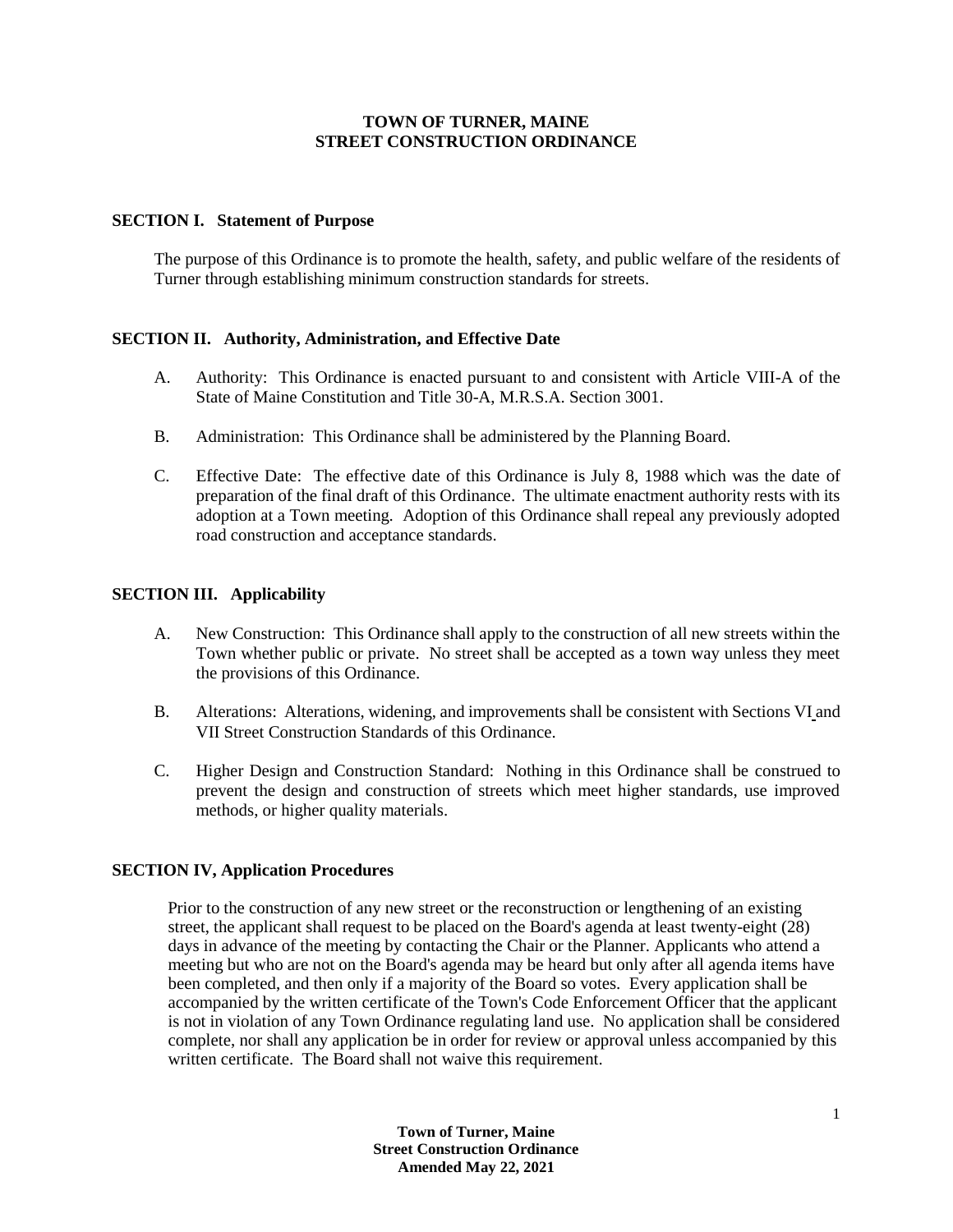Applications for street construction or reconstruction shall be submitted on application forms provided by the Town. Ten (10) copies of the completed application form, required plans, and related information shall be submitted to the Planning Board no less than twenty-eight (28) days prior to the regular meeting.

The Planning Board shall make available at Town Hall documents for review by the Fire Department, Rescue Chief, Road Commissioner, and Superintendent of Schools. The Planning Board can request that the Fire Chief, Rescue Chief, The Road Commissioner and Superintendent of Schools provide the Planning Board with official comments upon the adequacy of their department's existing capacity to service the proposed development.

- A. Submission Requirements
	- 1. The name(s) of the applicant(s);
	- 2. The name(s) of the owner(s) on record of the land upon which the proposed street is to be located;
	- 3. A statement of any legal encumbrances of the land upon which the proposed street is to be located;
	- 4. The proposed starting and completion dates of each major phase of street construction/reconstruction;
	- 5. A statement indicating the nature and volume of traffic expressed in Average Daily Traffic expected to use the proposed street;
	- 6. The estimated cost of the project and a written statement of the applicant's financial and technical capacity to carry out the project as proposed to include:
		- a. Financial Capacity.

The applicant shall demonstrate the availability of financial resources sufficient to implement the proposed plan. In determining the applicant's financial capacity, the Board shall consider cost estimates for implementation of the plan, letters from prospective sources of financing, the proposed time frame for construction, and performance guarantees required of the applicant.

- b. Technical Ability.
	- i. The applicant shall demonstrate the qualifications of the contractors and consultants who will supervise, construct and inspect the improvements associated with the proposed street.
	- ii. In determining the applicant's technical ability the Board shall consider the applicant's previous experience, the experience and training of the applicant's consultants and contractors, and the number and nature of any violations of previous approvals granted to the applicant.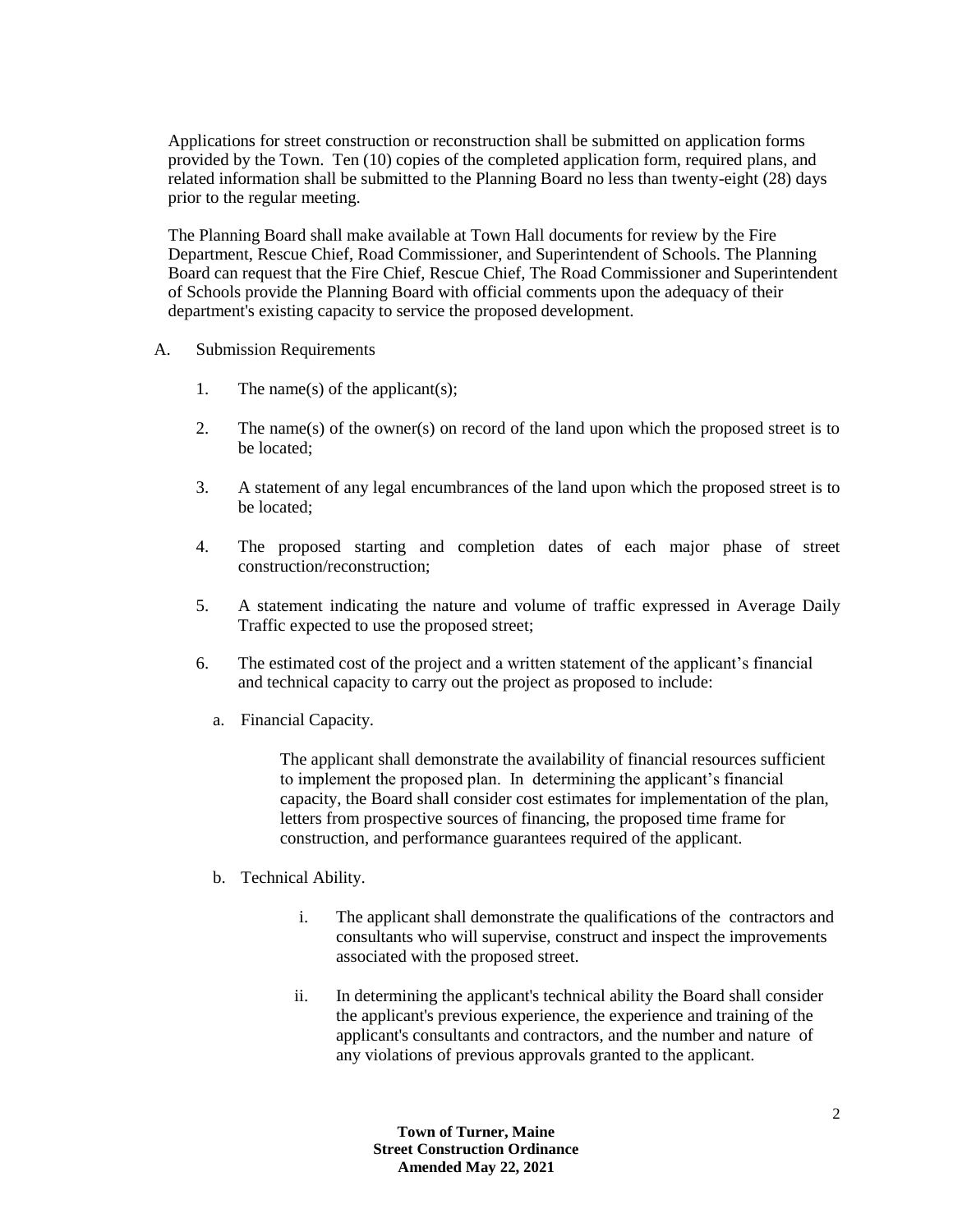- 7. When necessary a written statement on how owners of property that utilize the street will be notified as to when construction/reconstruction will begin and completed;
- 8. When necessary a written narrative and/or plan explaining how traffic and pedestrians will be moved through the project limits, including transitions during the change from one phase of construction to the next, as applicable; and
- 9. When necessary a written procedure for notifying users of the street, local emergency officials, and local government officials (including the names and phone numbers) whenever significant traffic impacts are anticipated to occur.
- 10. A written statement of the applicant's plan to address stormwater control and erosion control measures in Section VIII.
- B. Plans: The plans and illustrations submitted as part of the application shall be prepared by a Licensed Professional Engineer to include the following information.
	- 1. All streets and roadway plan and profile drawings shall be drawn to a legible scale such that all necessary details can easily be read;
	- 2. The direction of magnetic north;
	- 3. A plan profile and typical cross section views of all proposed streets;
	- 4. The starting and ending point with relation to established roads, streets, or ways and any planned or anticipated future extensions of the streets. (All terminal points and the center line alignment shall be identified by survey stationing.);
	- 5. The roadway and roadway limits with relation to existing buildings and established landmarks;
	- 6. Dimensions, both lineal and angular, necessary for locating boundaries and necessary for locating subdivisions, lots, easements, and building lines;
	- 7. The lots, if any, as laid out and numbered on said street showing the names of all owners of abutting property;
	- 8. All natural waterways and watercourses in or on land contiguous to the said streets or ways;
	- 9. The kind, size, location, profile, and cross-section of all existing and proposed drainage ways and structures and their relationship to existing natural waterways;
	- 10. A soil erosion and sedimentation control plan showing interim and final control provisions;
	- 11. Curve data for all horizontal and vertical curves shall be the center line radius, arc length, beginning of curve, and end of curve points;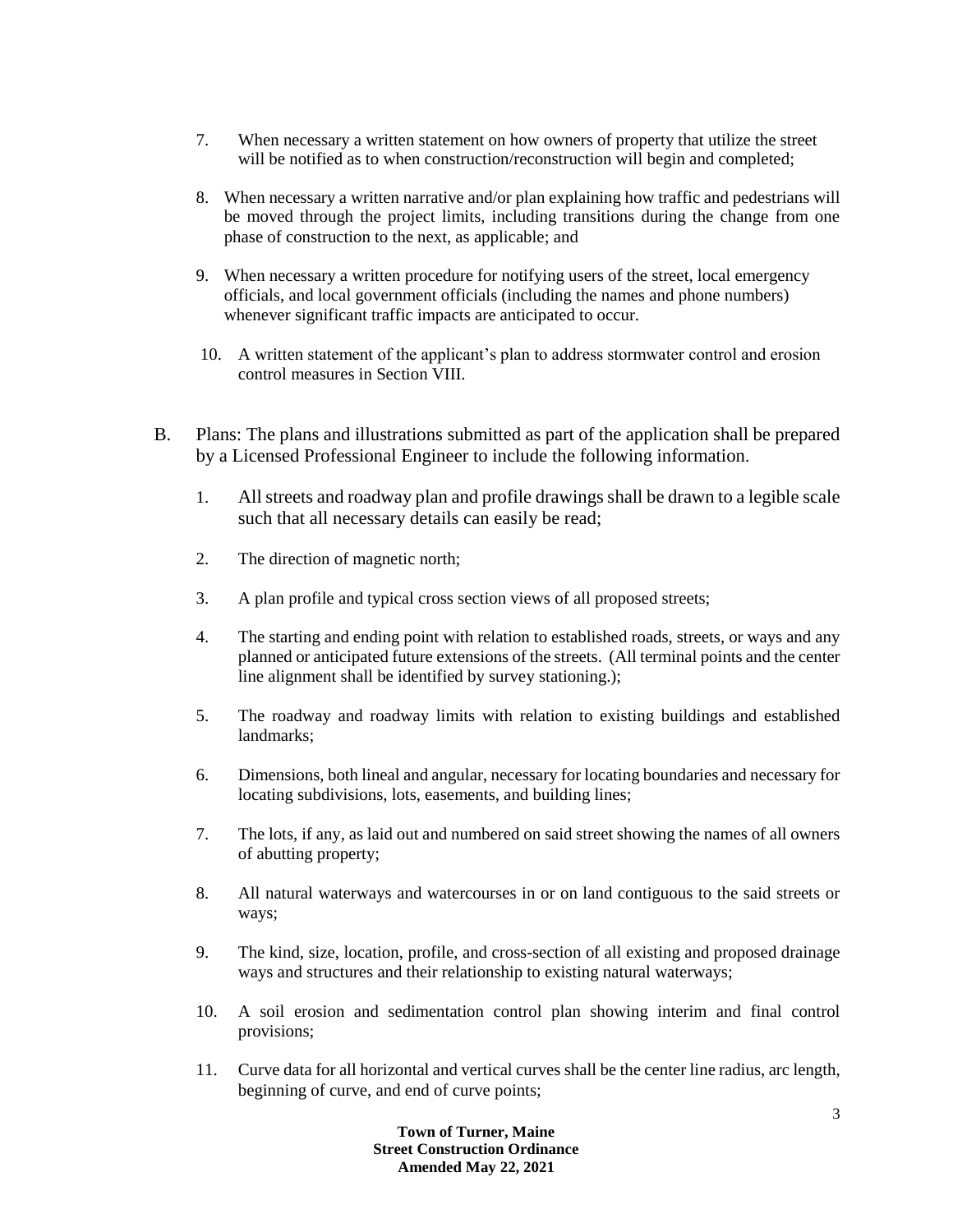- 12. All center line gradients shall be shown and expressed as a percent;
- 13. All curve and property line radii of intersections;
- 14. The limits and location of any proposed sidewalks and curbing;
- 15. The location of all existing and proposed overhead and underground utilities to include, but not limited to, the following: (Note: When a location, in the case of any underground utility, is an approximate, it shall be noted on the plan as such.)
	- a. Storm drains;
	- b. Telephone line poles or underground vaults;
	- c. Electrical power line poles or underground vaults;
	- d. Street lights.
- 16. The name(s) of each proposed new road or street.
- 17. Lines or dots in the center line of the proposed road at intervals of every fifty (50) feet beginning at the intersection with the existing street.
- C. Upon receipt of plans for a proposed public street, the Board shall forward one copy to the Municipal Officers and one copy to the Road Commissioner for review and comment. Plans for streets which are not proposed to be accepted by the municipality shall be sent to the Road Commissioner for review and comment.
- D. Streets Within Proposed Subdivisions: Streets proposed as part of a subdivision as defined in the Town of Turner's Subdivision Ordinance shall be submitted to the Planning Board as an integral part of the Subdivision Application. Plans shall conform to the provisions of this Ordinance as well as that required by the Town of Turner's Subdivision Ordinance.
- E. Application Fee: An application fee of \$50.00 shall be paid to the Town of Turner upon submission of an application. The Selectmen shall have the authority to review and revise the application fee.

There shall be an additional payment of \$500.00. This portion of the application fee shall be known as the Planning Board Review Escrow Account. The monies shall be made by check payable to the Town of Turner, Maine. These funds or portion thereof may, from time to time, be used by the Town, at the request of the Planning Board, for purposes to be determined by the Planning Board in order to make payments for reasonable costs, expenses and services incurred by, or contracted for by the Town through the Planning Board at its discretion which relates directly to the review of the application. Such services may include, but need not be limited to, consulting engineering fees, architectural fees, land use planner fees and attorney fees. All such fees must relate to the review of the application pursuant to the review criteria of the Town of Turner Ordinances and the laws of the State of Maine. If the balance in the applicant's portion of the Planning Board Review Escrow Account shall be drawn down by 75 percent, the Planning Board shall require that an additional 50 percent of the original Planning Board Review Escrow Account Fee be deposited. The Planning Board shall continue to notify and require an additional 50 percent of the original Planning Board Review Escrow Account Fee be deposited as necessary whenever the balance of the account is drawn down by 75 percent of the original deposit. The Town, at the request of the Planning Board shall refund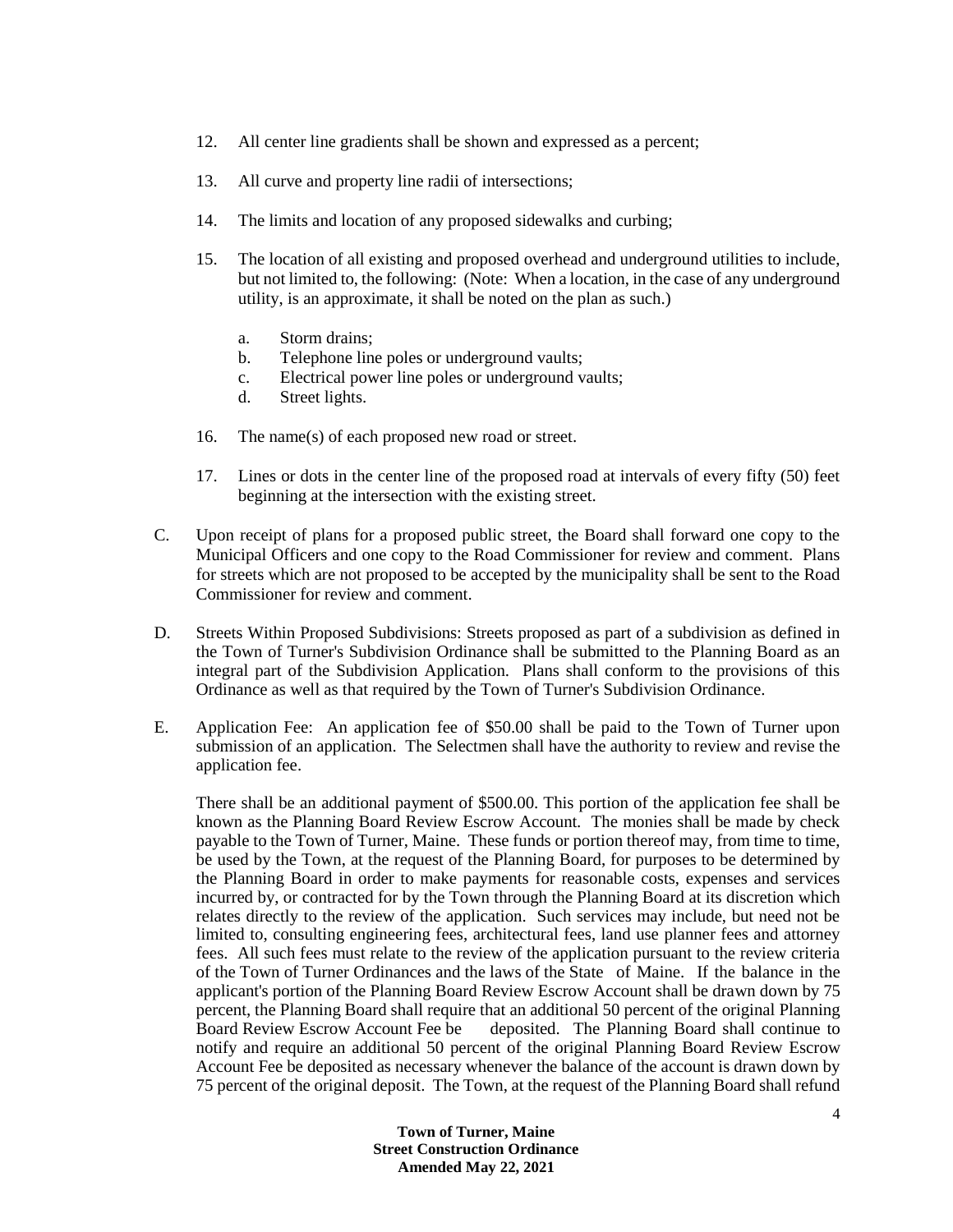all the remaining monies in the account upon payment of all costs and services related to the Planning Board review. Such payment of remaining monies shall be made no later than thirty (30) days after the approval of the application, denial of application, or approval with condition of the application. Such refund shall be accompanied by a final accounting of expenditures from the fund. The monies in such fund shall not be used by the Planning Board for any enforcement purposes.

The application fee shall be waived if the street is being reviewed as an element of a Subdivision Application.

## F. Application Review

- 1. Public Hearing: The Board shall hold a public hearing at the first meeting the application is presented and shall publish notice of the date, time, and place of the hearing in a newspaper of general circulation in the municipality at least two times, the date of the first publication to be at least seven (7) days prior to the hearing. Notice of the public hearing shall be mailed to all abutters of the proposed street seven (7) days prior to the hearing by the Town of Turner.
- 2. Complete Application: At the first meeting held, the Board shall notify the applicant whether or not the application is complete, and what, if any, additional submissions are required for a complete application. Determination by the Board that the application is complete in no way commits or binds the Board as to the adequacy of the application to meet the requirements of this Ordinance.
- 3. Application Approval: The Board shall, within thirty (30) days of a public hearing or within sixty (60) days of having received the completed application or within such other time limit as may be mutually agreed to, deny or grant approval on such terms and conditions as it may deem advisable to satisfy this Ordinance and to preserve the public health, safety, and general welfare. In all instances, the burden of proof shall be upon the applicant. In issuing its decision, the Board shall make a written finding of fact establishing that the application does or does not meet the provisions of this Ordinance.

## **SECTION V. Public Acceptance of Streets**

The approval by the Planning Board of a proposed public street shall not be deemed to constitute or be evidence of any acceptance by the Municipality of the street. Final acceptance of a proposed public street shall be by an affirmative vote at a Town Meeting.

## **SECTION VI. Street Design Standards**

- A. These design standards shall be met by all streets and shall control the roadway, shoulders, curbs, sidewalks, drainage systems, culverts, and other appurtenances.
- B. Streets shall be designed to discourage through traffic within a residential subdivision.
- C. The character, extent, width, and grade of all streets shall be considered in their relation to existing or planned streets.
- D. Where a subdivision borders an existing narrow street (not meeting the width requirements of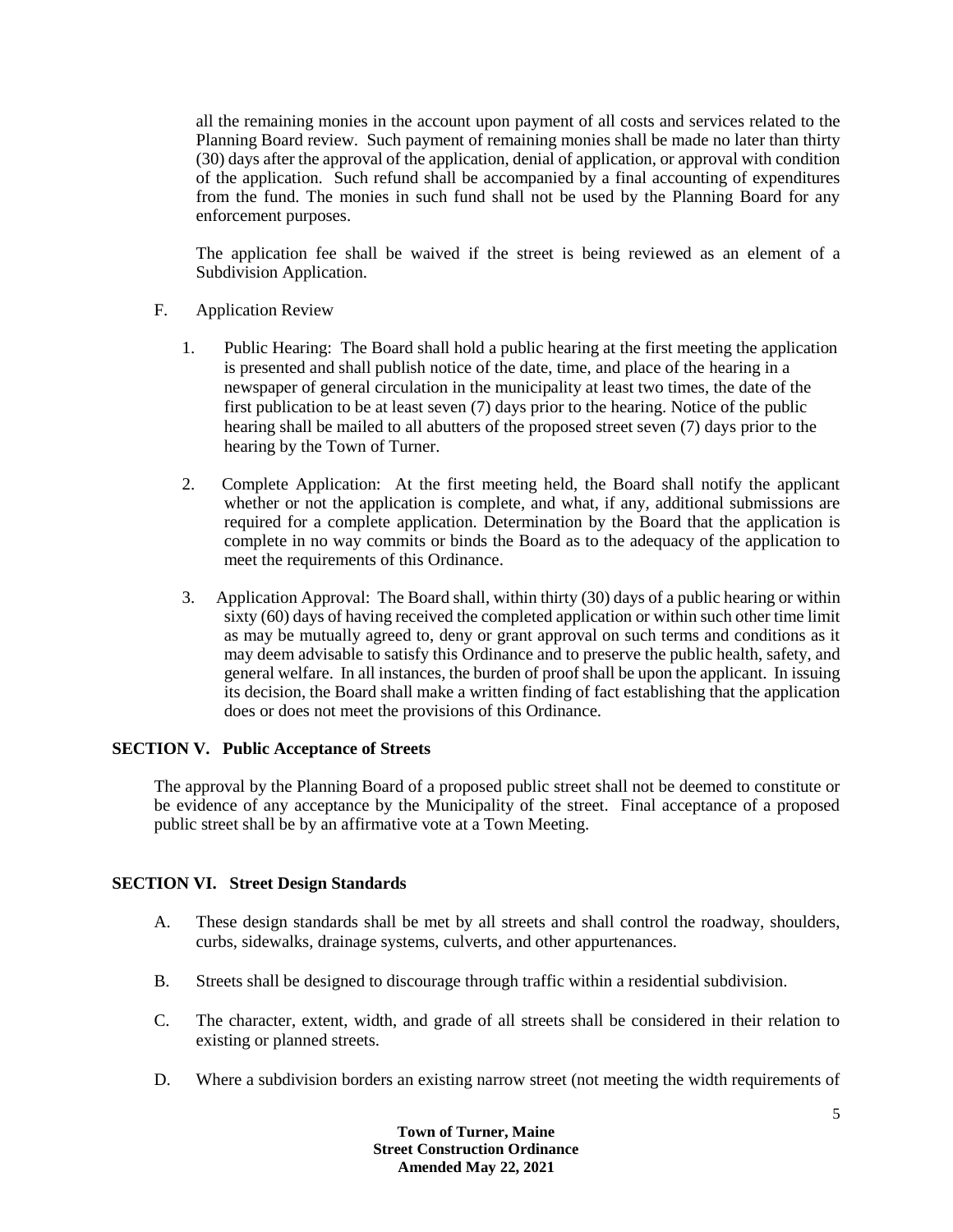the standards for streets in this ordinance), or when the Comprehensive Plan indicates plans for realignment or widening of a road that would require use of some of the land in the subdivision, the plan shall indicate reserved areas for widening or realigning the road marked "Reserved for Road Realignment (Widening) Purposes." Land reserved for such purposes may not be included in computing lot area or setback requirements.

- E. Any subdivision expected to generate average daily traffic of more than 300 trips per day shall have at least two street connections with existing public streets or streets on an approved subdivision plan for which performance guarantees have been filed and approve, for fire, rescue, and safety reasons. On subdivisions with only one access where expected trip generation will exceed 200 average daily trips per day, the Planning Board shall require a written or verbal statement from the fire chief relating to the ability or need for water supply for firefighting and his/her recommendation to provide water supply, if needed. The Board may waive this requirement to allow for open space development as provided for in Section 4.I of the Town of Turner Zoning Ordinance.
- F. Any privately-owned street serving four dwelling units or less will not require pavement.
- G. The following design standards apply according to street classification: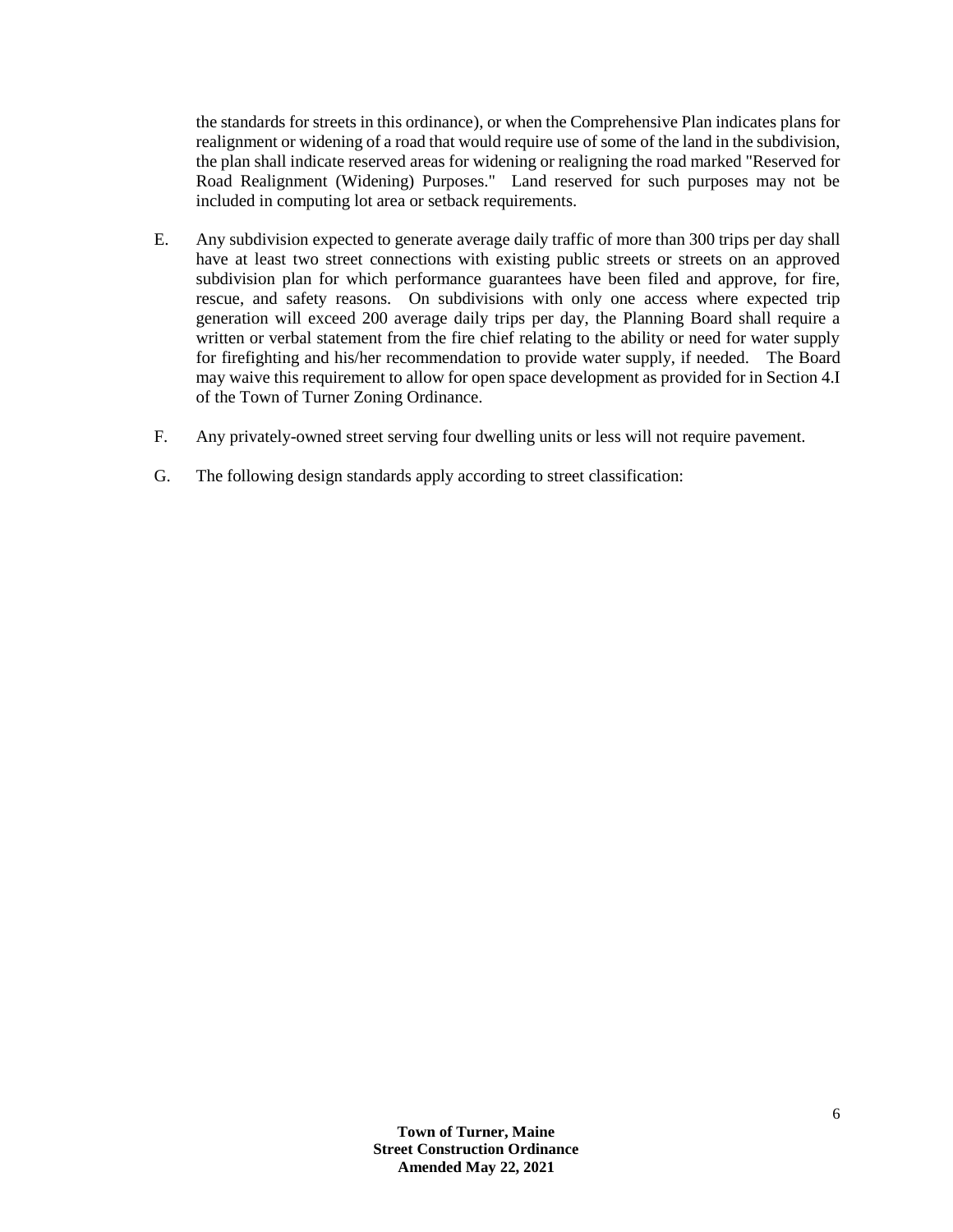| Description                                            | Collector   | Minor                     | Privately<br>Owned<br>Street <sup>1</sup> | Industrial/<br>Commercial | Mobile<br>Home Park |
|--------------------------------------------------------|-------------|---------------------------|-------------------------------------------|---------------------------|---------------------|
| Minimum right-of-way width                             | $60$ feet   | $60$ feet                 | 60 feet                                   | $60$ feet                 | 23 feet             |
| Minimum pavement<br>width/travelway width              | 24 feet     | 20 feet                   | 20 feet                                   | 24 feet                   | 20 feet             |
| Sidewalk width                                         | 5 feet      | 5 feet                    | N/A                                       | 5 feet                    | N/A                 |
| Minimum grade                                          | .5 percent  | .5 percent                | .5 percent                                | .5 percent                | .5 percent          |
| Maximum grade                                          | 8 percent   | $10$ percent <sup>2</sup> | $10$ percent <sup>2</sup>                 | 8 percent                 | 10 percent          |
| Minimum centerline radius                              | 200 feet    | 150 feet                  | $150$ feet                                | 200 feet                  | $150$ feet          |
| Minimum tangent between<br>curves of reverse alignment | 200 feet    | 100 feet                  | 100 feet                                  | 200 feet                  | 100 feet            |
| Roadway crown                                          | $1/4$ "/ft. | $1/4$ "/ft.               | $1/4$ "/ft.                               | $1/4$ "/ft.               | $1/4$ "/ft.         |
| Minimum angle of street<br>intersections               | 90 degrees  | 90 degrees                | 90 degrees                                | 90 degrees                | 90 degrees          |
| Maximum grade within 75 feet<br>of intersection        | 3 percent   | 3 percent                 | 3 percent                                 | 3 percent                 | 3 percent           |
| Minimum curb radii at<br>intersections                 | 20 feet     | 15 feet                   | 15 feet                                   | 20 feet                   | 15 feet             |
| Minimum r-o-w radii at<br>intersections                | 10 feet     | 10 feet                   | 10 feet                                   | 10 feet                   | 10 feet             |
| Minimum width of shoulders<br>(each side)              | 3 feet      | 3 feet                    | 3 feet                                    | 3 feet                    | 3 feet              |

<sup>1</sup> Standards for Privately-owned streets in Open Space Subdivisions as provided for in Section 4.I of the Town of Turner Zoning Ordinance shall not be required to meet minimum right-of-way width or minimum pavement width/Travel way width contained herein.

<sup>2</sup> The maximum 10% grade maybe increased to 12% for not more than 100 feet, as measured from the end of a vertical curve to the beginning of the next vertical curve, within any 1,000 feet of road length.

<sup>3</sup> When privately owned streets will be gravel the roadway crown shall be  $1/2$ "/ft.

- H. The centerline of the roadway shall be the centerline of the right-of-way.
- I. Dead End Streets: In addition to the design standards above, dead-end streets shall be constructed to provide a cul-de-sac turn-around with the following requirements for radii. Property line 65 feet; outer edge of pavement 50 feet. A use of a hammer-head turn-around may be permitted as an alternative to a cul-de-sac turn-around. In the case of a hammer-head turn-around, the width shall be 30 feet wide and 60 feet long/measured from the center line of the abutting street and shall be located at least 50 feet from the end of the travel way. The Board may require the reservation of a 20-foot easement in line with the street to provide continuation of pedestrian traffic or utilities to the next street. The Board may also require the reservation of a 60-foot easement in line with the street to provide continuation of the road where future subdivision is possible.
- J. Grades, Intersections, and Site Distances
	- 1. Grades of all streets shall conform in general to the terrain so that cut and fill are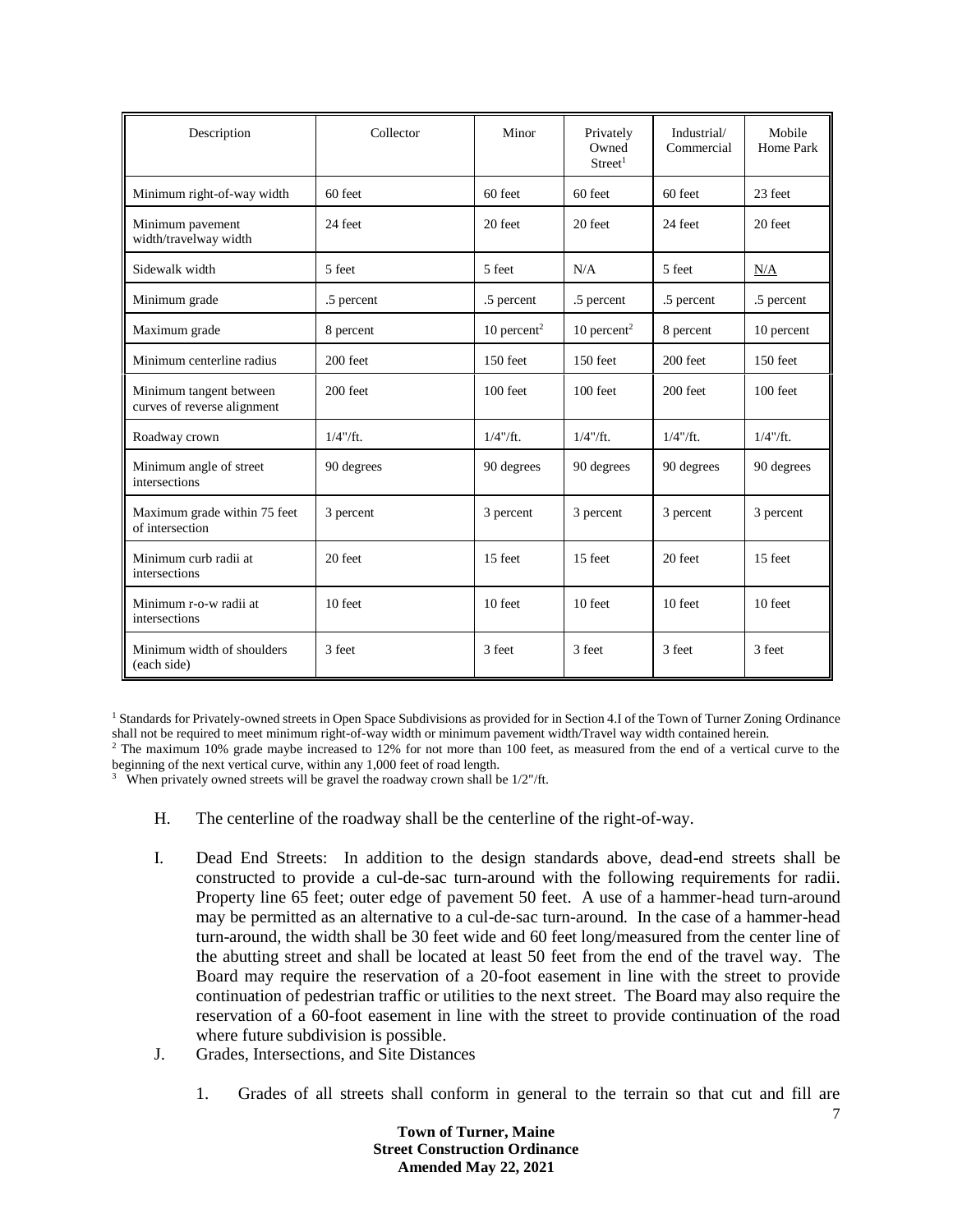minimized while maintaining the grade standards above.

- 2. All changes in grade shall be connected by vertical curves to provide for the minimum site distances below.
- 3. Where new street intersections or driveway curb-cuts are proposed, site distances, as measured along the road onto which traffic will be turning, shall be based upon the posted speed limit and conform to the table below.

| Posted Speed Limit (MPH) |  | 25 30 35 40 45 50 55        |  |  |
|--------------------------|--|-----------------------------|--|--|
| Sight Distance (feet)    |  | 200 250 305 360 425 495 570 |  |  |

Where necessary, corner lots shall be cleared of all growth and site obstructions including ground excavation to achieve the required visibility.

- 4. Cross (four-cornered) street intersections shall be avoided insofar as possible except as shown on the Comprehensive Plan or at other important traffic intersections. A minimum distance of 600 feet shall be maintained between centerlines of proposed and existing streets which enter on same side and 150 feet shall be maintained between centerlines of streets which enter on the opposite side of an existing or proposed street. The 600-foot distance between centerlines shall not apply to the Village District, and Open Space Subdivisions as defined in the Town of Turner Zoning Ordinance. In the Village District and Open Space Subdivisions, the minimum distance of 150 feet shall be maintained between centerlines of proposed and existing streets.
- K. Sidewalks: Where the Planning Board requires the installation of sidewalks, they shall meet these minimum requirements.
	- 1. Bituminous Sidewalks
		- a. The gravel aggregate sub-base course shall be no less than 10 inches thick.
		- b. The crushed aggregate base course shall be no less than 2 inches thick.
		- c. The hot bituminous pavement surface course shall be no less than 2 inches after compaction.
	- 2. Portland Cement Concrete Sidewalks
		- a. The sand base shall be not less than 6 inches thick.
		- b. The Portland Cement concrete shall be reinforced with 6 inch square, number 10 wire mesh and shall be no less than 4 inches thick.
- L. Common Driveways:
	- 1. Common driveways may serve two single-family dwelling units. The Code Enforcement Officer shall review and approve all plans for common driveways.
	- 2. The following design and construction standards shall apply to common driveways.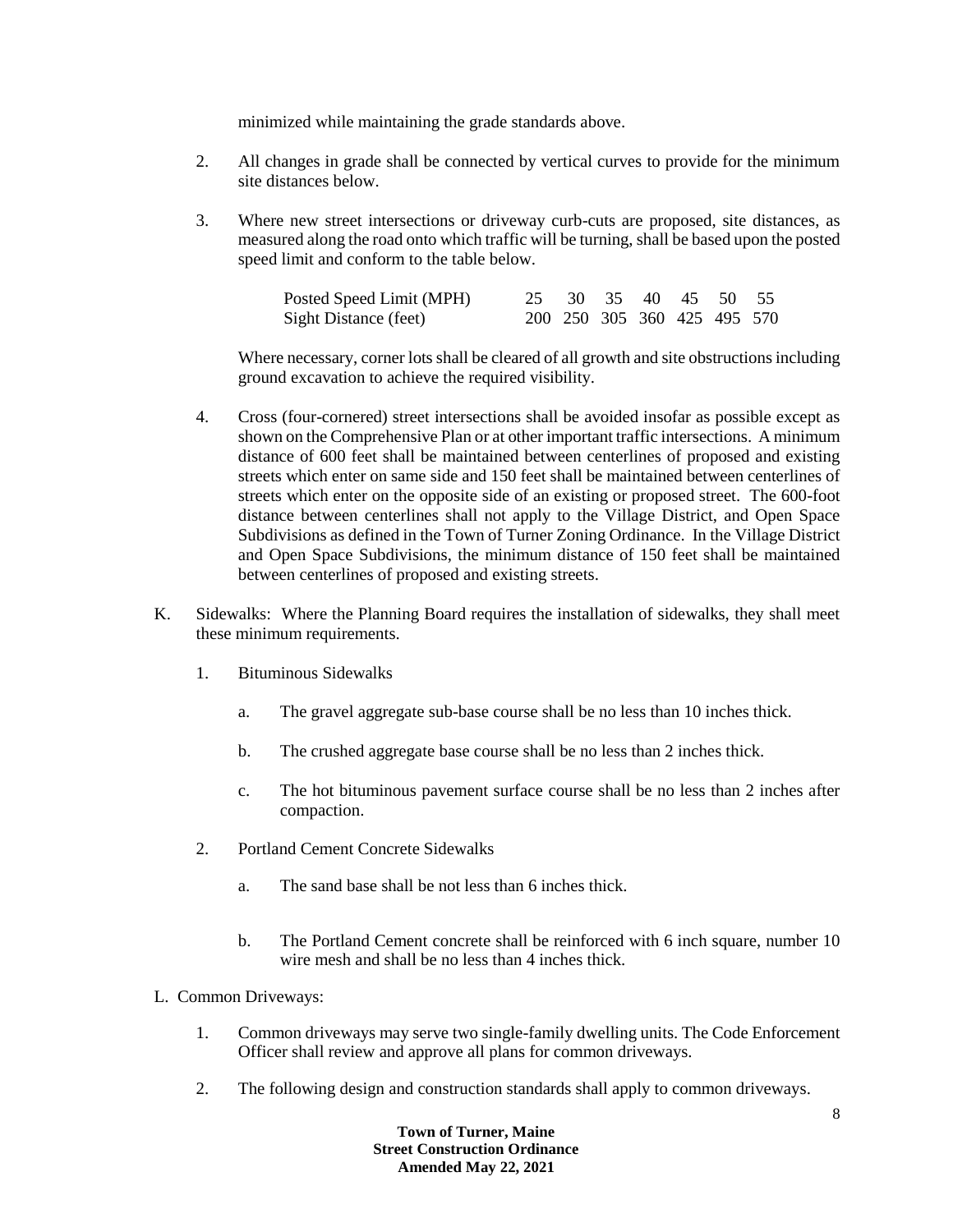| Minimum travel width                          | 12 feet    |
|-----------------------------------------------|------------|
| Minimum angle of street intersections         | 75 degrees |
| Maximum grade within 30 feet of intersections | 2 percent  |

- 3. Erosion and sedimentation Control: Adequate provisions shall be undertaken to minimize erosion and sedimentation.
- 4. Common driveway entrances shall comply with Section VI.J.3 to the greatest extent practical as determined by the Code Enforcement Officer.
- 5. Common driveways shall comply with the Town of Turner Application for Driveway Entrances.

## **SECTION VII. Street Construction Standards**

|                                      | Collector | Minor | Privately<br>Owned<br><b>Street</b> | Industrial<br>Commercial | Mobile<br>Home<br>Parks |
|--------------------------------------|-----------|-------|-------------------------------------|--------------------------|-------------------------|
| Aggregate Sub-<br>base Course        | 24"       | 18"   | 18"                                 | 24"                      | 18"                     |
| Crushed<br>Aggregate Base<br>Course  | 3"        | 3"    | 3"                                  | 4"                       | 3"                      |
| Hot<br><b>Bituminous</b><br>Pavement |           |       |                                     |                          |                         |
| Total<br>Thickness                   | 3"        | 21/2" | 21/2"                               | 3"                       | 21/2"                   |
| <b>Surface Course</b>                | 1"        | 21/2" | 21/2"                               | 1"                       | 21/2"                   |
| <b>Base Course</b>                   | 2"        |       |                                     | 2"                       |                         |

A. Minimum thickness of material after compaction:

\*MDOT Surface/Base Course – 12.5 mm.

## B. Preparation

- 1. Before any clearing has started on the right-of-way, the centerline and side lines of the new road shall be staked or flagged at 50-foot intervals.
- 2. Before grading is started, the entire right-of-way, width necessary for travelway, shoulders, sidewalks, drainageways, and utilities shall be cleared of all stumps, roots, brush, and other objectionable material. All shallow ledge, large boulders, and tree stumps protruding above the natural profile of the land shall be removed from the travelway, shoulders, sidewalks, and drainageways.
- 3. All organic materials shall be removed to a depth of 2 feet below the subgrade of the roadway. If rocks and boulders are protruding from the sub-base, they shall be removed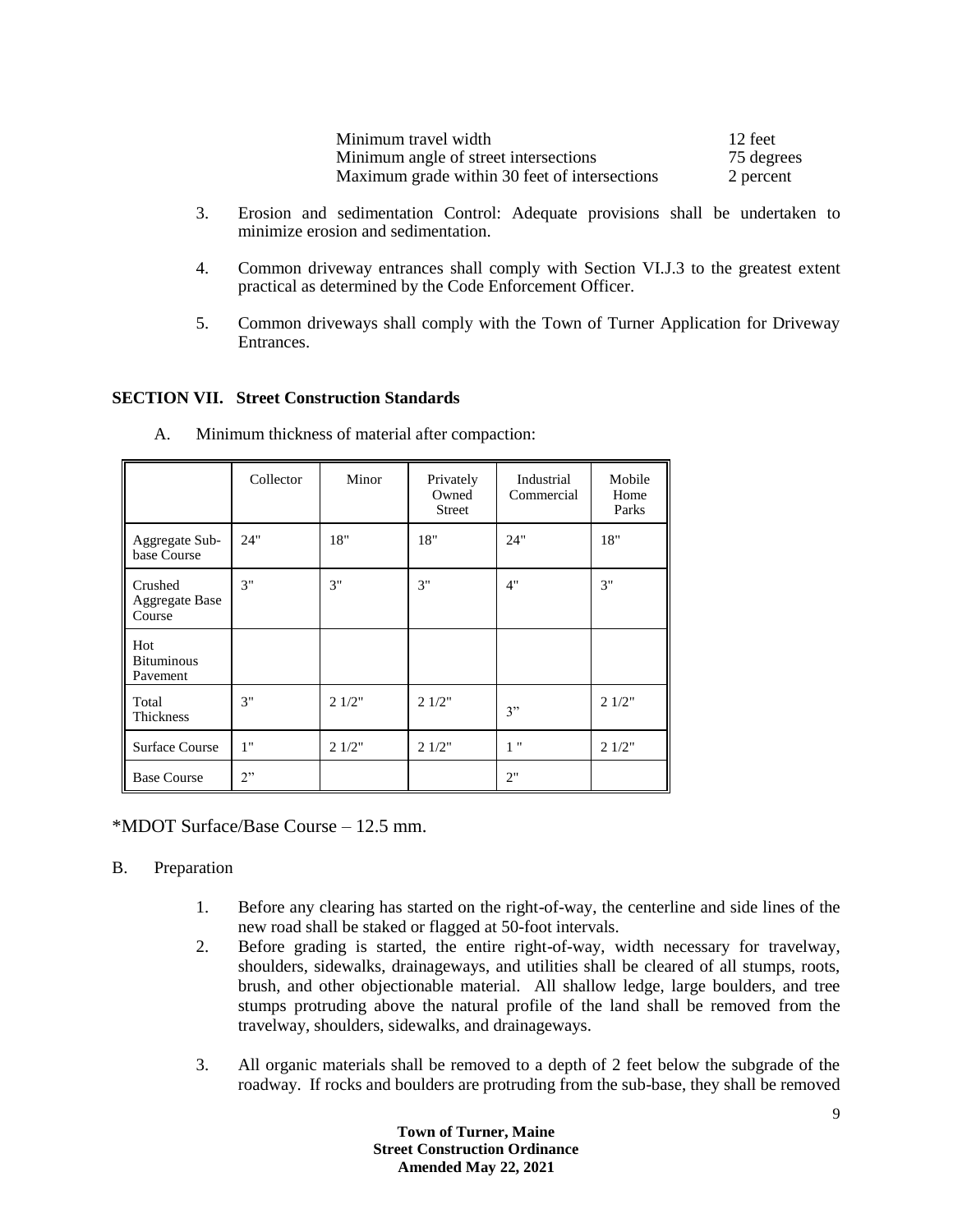to two feet below the sub-grade. On soils which have been identified as not suitable for roadways, the subsoil shall be removed from the street site to a depth of two feet below the subgrade and replaced with material meeting the specifications for gravel aggregate sub-base below. In lieu of removal of all organic material, engineering fabric (geotextile) shall be used to stabilize the road base.

- 4. Side slopes shall be no steeper than a slope of 3 feet horizontal to 1 foot vertical and shall be graded, limed, fertilized, and seeded according to the specifications of the erosion and sedimentation control plan.
- 5. All underground utilities shall be installed prior to paving to avoid cuts in the pavement. Building sewers and water service connections shall be installed to the edge of the rightof-way prior to paving.
- C. Bases and Pavement
	- 1. Sub-base
		- a. The Aggregate Sub-base Course shall be sand or gravel of hard durable particles free from vegetative matter, lumps, or balls of clay and other deleterious substances. The gradation of the part that passes a 4-inch square mesh sieve shall meet the following grading requirements.

| Percentage of Weight Passing<br><b>Square Mesh Sieves</b> |  |  |  |
|-----------------------------------------------------------|--|--|--|
| 100\%                                                     |  |  |  |
| 25-70%                                                    |  |  |  |
| $0 - 30%$                                                 |  |  |  |
| $0 - 7\%$                                                 |  |  |  |
|                                                           |  |  |  |

Aggregate for the sub-base shall contain no particles of rock exceeding 6 inches in any dimension.

- 2. Base
	- a. The Aggregate Base Course shall be sand or gravel of hard durable particles free from vegetative matter, lumps, or balls of clay and other deleterious substances. The gradation of the part that passes a 1 1/2-inch square mesh sieve shall meet the following grading requirements.

| Percentage of Weight Passing<br><b>Square Mesh Sieves</b> |  |  |
|-----------------------------------------------------------|--|--|
| 100%                                                      |  |  |
| 45-70%                                                    |  |  |
| 30-55%                                                    |  |  |
| $0 - 20%$                                                 |  |  |
| $0-5%$                                                    |  |  |
|                                                           |  |  |

Aggregate for the base shall contain no particles of rock exceeding 3 inches in any dimension.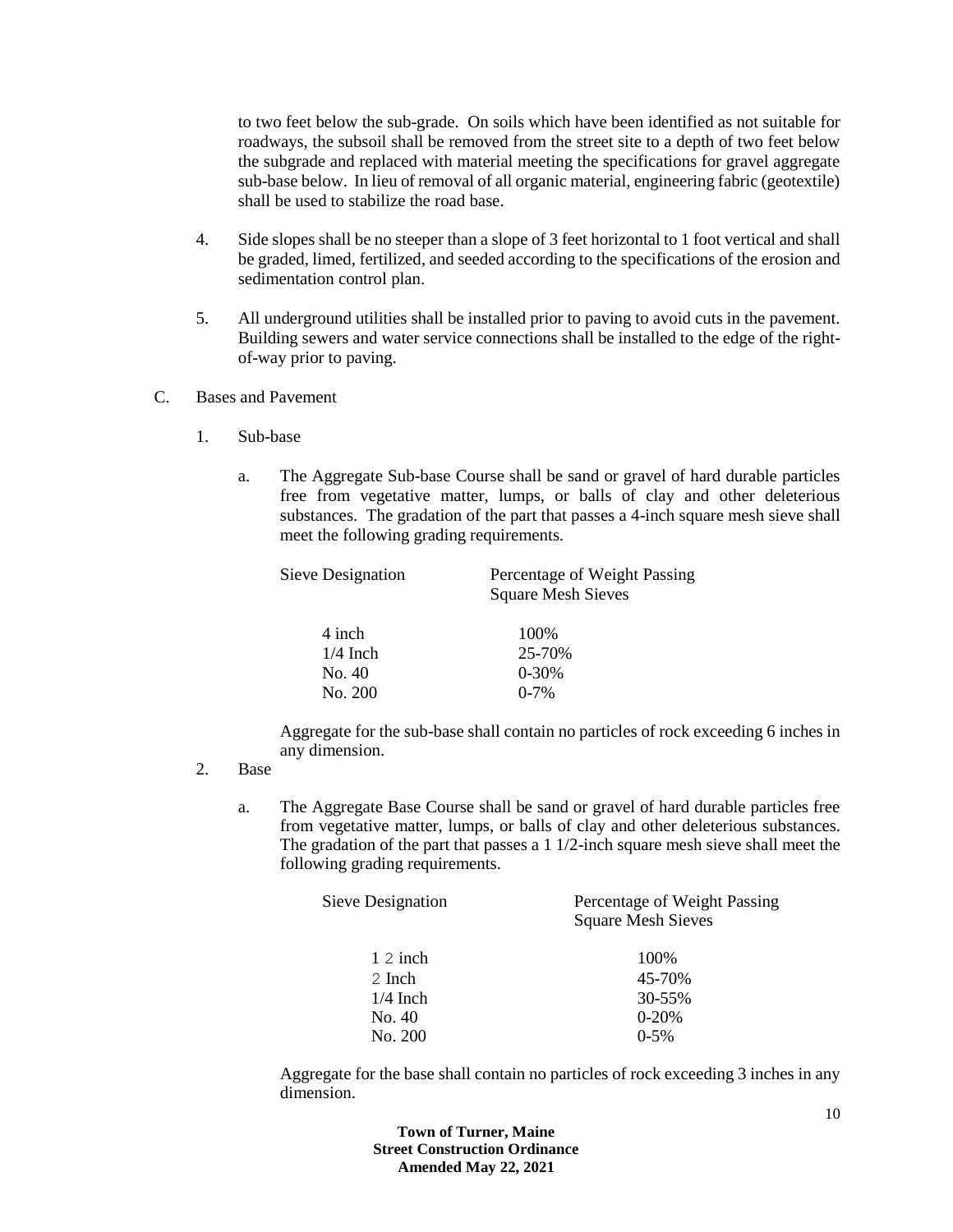- 3. Pavement Joints: Where pavement joins an existing pavement, the existing pavement shall be cut along a smooth line and form a neat, even, vertical joint.
- 4. Curbs and Gutters
	- a. Street curbs and gutters shall be installed as required by the Board.
	- b. Curbs shall be vertical except when sloped curbs are specifically allowed by the Board.
- 5. Pavements
	- a. Pavement shall be Hot Mix Asphalt as specified in Section 401 of the latest revisions of the Maine Department of Transportation, Standard Specifications for Highways and Bridges, or
	- b. Minimum standards for the base course of pavement shall meet MDOT specification 703.9 for plant mix with an aggregate size no more than 19mm.

Minimum standards for the surface course of pavement for Minor, Privately Owned and Mobile Home Park streets shall meet MDOT specifications 703.9 for plant mix grade C with an aggregate size no more than 12.5mm. 2 inch maximum.

Minimum standards for the surface layer of pavement for other streets, not listed above, shall meet MDOT specification 703.9 for plant mix with an aggregate size of nor more than 9.5mm.

D. Scenic View Locations: When a proposed street or the reconstruction of an existing street will pass a scenic view locations as identified in the Town of Turner Comprehensive Plan, road design shall provide shoulders of suitable width or turn-outs to allow vehicles to safely leave the travelway at the scenic view location.

## **SECTION VIII. Additional Improvements and Requirements**

- A. Erosion Control: The procedures outlined in the erosion and sedimentation control plan shall be implemented during the site preparation, construction, and clean-up stages. Erosion of soil and sedimentation of water-courses and water bodies shall be minimized. The following measures shall be included, where applicable, as part of any Subdivision review and approval.
	- 1. Stripping of vegetation, regrading or other development shall be done in such a way as to minimize erosion.
	- 2. Development shall keep cut-fill operations to a minimum and ensure conformity with topography so as to create the least erosion potential and so as to adequately handle surface water runoff.
	- 3. The disturbed area and the duration of exposure of the disturbed area shall be kept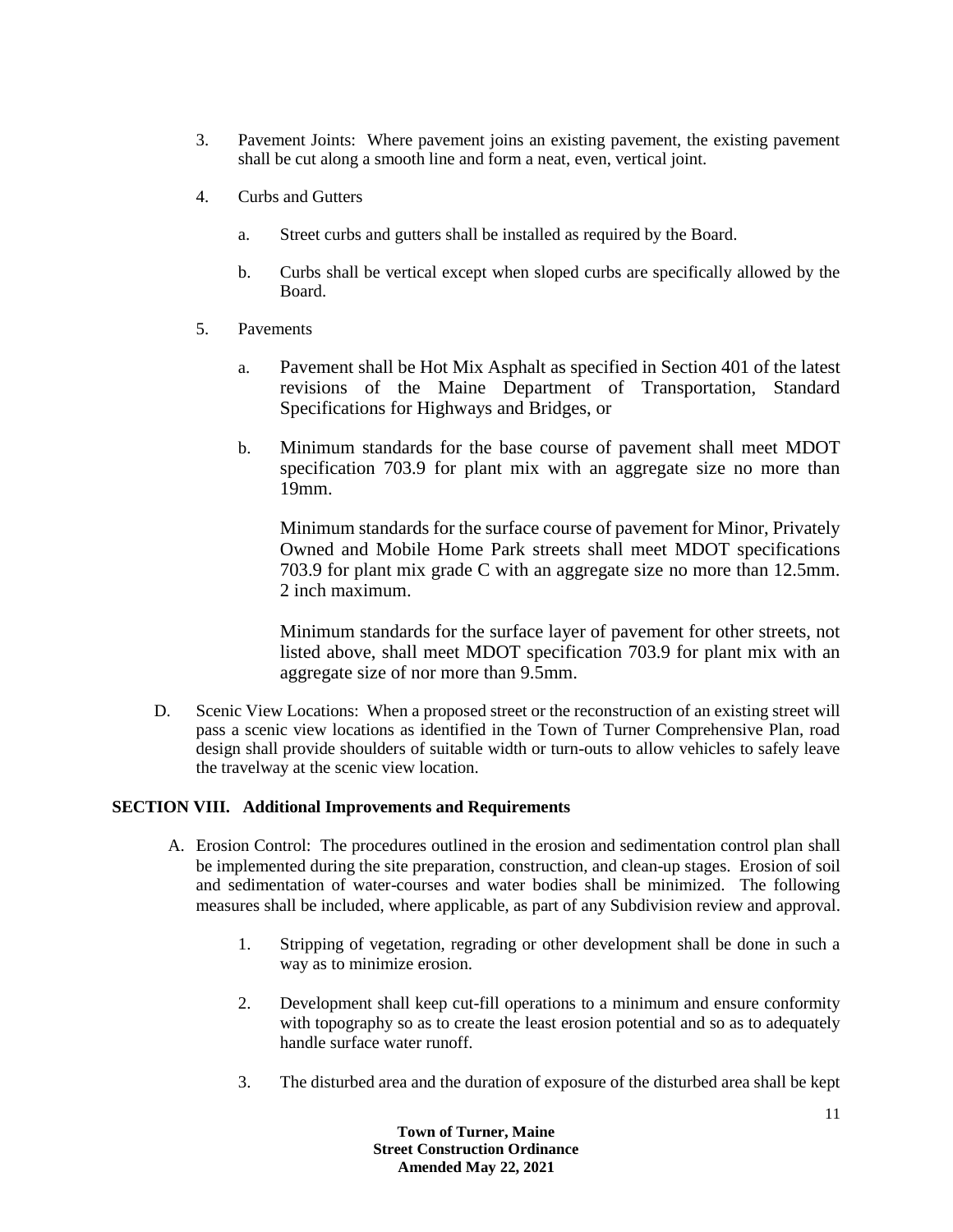to a practical minimum.

- 4. Disturbed soils shall be stabilized as quickly as practical.
- 5. Temporary vegetation or mulching shall be used to protect exposed critical areas during development.
- 6. The permanent (final) vegetation and mechanical erosion control measure shall be installed as soon as practical on the site.
- 7. Until the disturbed area is stabilized, sediment in the runoff water shall be trapped by the use of debris basins, sediment basins, silt traps or other acceptable methods.
- 8. Whenever sedimentation is caused by stripping vegetation, regrading or other development, it shall be the responsibility of the developer causing such sedimentation to remove it from all adjoining surfaces, drainage systems and watercourses and to repair any damage at his or her expense as quickly as possible.
- 9. Maintenance of drainage facilities or watercourses originating and completely on private property is the responsibility of the owner to the point of open discharge at the property line or at a communal watercourse within the property.
- 10. The standards set forth in the Maine Erosion and Sediment Control Handbook for Construction, Best Management Practices (March 1991 and as amended) shall be employed.
- 11. The most current standards set forth in the Stormwater Management Law administered by the Maine Department of Environmental Protection shall be employed.
- B. Storm Water Management Design Standards
	- 1. All stormwater improvements for street construction shall be designed to be in compliance with the most current standards of the Stormwater Management Law as administered by the Maine Department of Environmental Protection.
	- 2. All street construction projects that fall below the minimum thresholds of the Stormwater Management Law shall comply with the Erosion Control Standards of this Section.
- C. Cleanup: Following street construction, the developer or contractor shall conduct a thorough clean-up of stumps and other debris from the entire street right-of-way. If on-site disposal of the stumps and debris is proposed, the site shall be indicated on the Plan and be suitable covered with fill and topsoil, limed, fertilized, and seeded.
- D. Street Names, Signs, and Lighting: Streets which join and are in alignment with streets of abutting or neighboring properties shall bear the same name. Names of new streets shall not duplicate, nor bear phonetic resemblance to the names of existing streets within the municipality and shall be subject to the approval of the Board. No street name shall be the common given name of a person. The developer shall reimburse the Municipality for the costs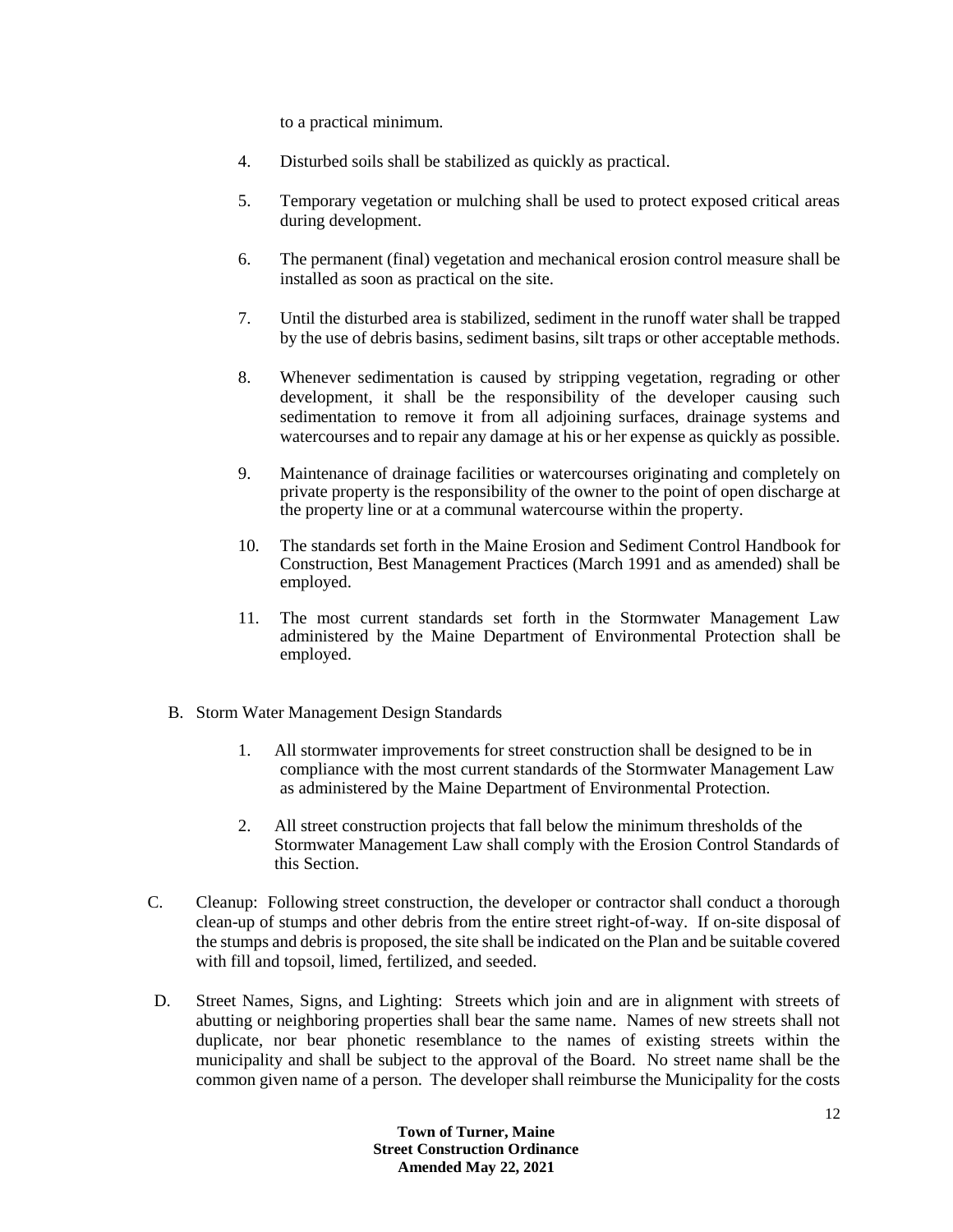of installing street name, traffic safety, and control signs. Street lighting shall be installed as approved by the board.

- E. Street Reconstruction and/or Extension: When an existing street will be reconstructed and/or extended the developer/or contractor shall comply with the following.
	- 1. The proposed construction phasing or sequence shall reasonably minimize traffic impacts.
	- 2. The developer/contractor shall ensure that emergency service vehicles have reasonable and timely access to and through the project site.
	- 3. The developer/contractor shall provide an adequate roadway surface at all times; taking into account traffic speed, volume and duration.
	- 4. A the end of each day of construction residents shall be provided with safe access and egress from their property.

## **SECTION IX. Certification of Construction**

Upon completion of street construction and prior to a vote by the Municipal Officers to submit a proposed town way to a town meeting, a written certification signed by a professional engineer registered in the State of Maine shall be required by the Municipal Officers at the expense of the applicant, certifying that the proposed town way meets or exceeds the design and construction requirements of this Ordinance. AAs built@ plans shall be submitted to the Municipal Officers.

## **SECTION X. Performance Guarantees**

- A. Types of Guarantees: With submittal of the application for a street approval, the applicant shall indicate one of the following performance guarantees that will be provided for an amount adequate to cover the total construction costs taking into account the time-span of the construction schedule and the inflation rate for construction costs.
	- 1. Either a certified check payable to the Town or a savings account or certificate of deposit naming the Town as owner for the establishment of an escrow account;
	- 2. A performance bond payable to the Town issued by a surety company approved by the Municipal Officers;
	- 3. An irrevocable letter of credit from a financial institution establishing funding for the construction from which the Town may draw if construction is inadequate approved by the Municipal Officers; or
	- 4. An offer of conditional agreement limiting the number of units built or lots sold until all required street related construction have been constructed.

The conditions and amount of performance guarantee shall be determined by the Board with the advice of the Town Engineer, Road Commissioner and Municipal Officers.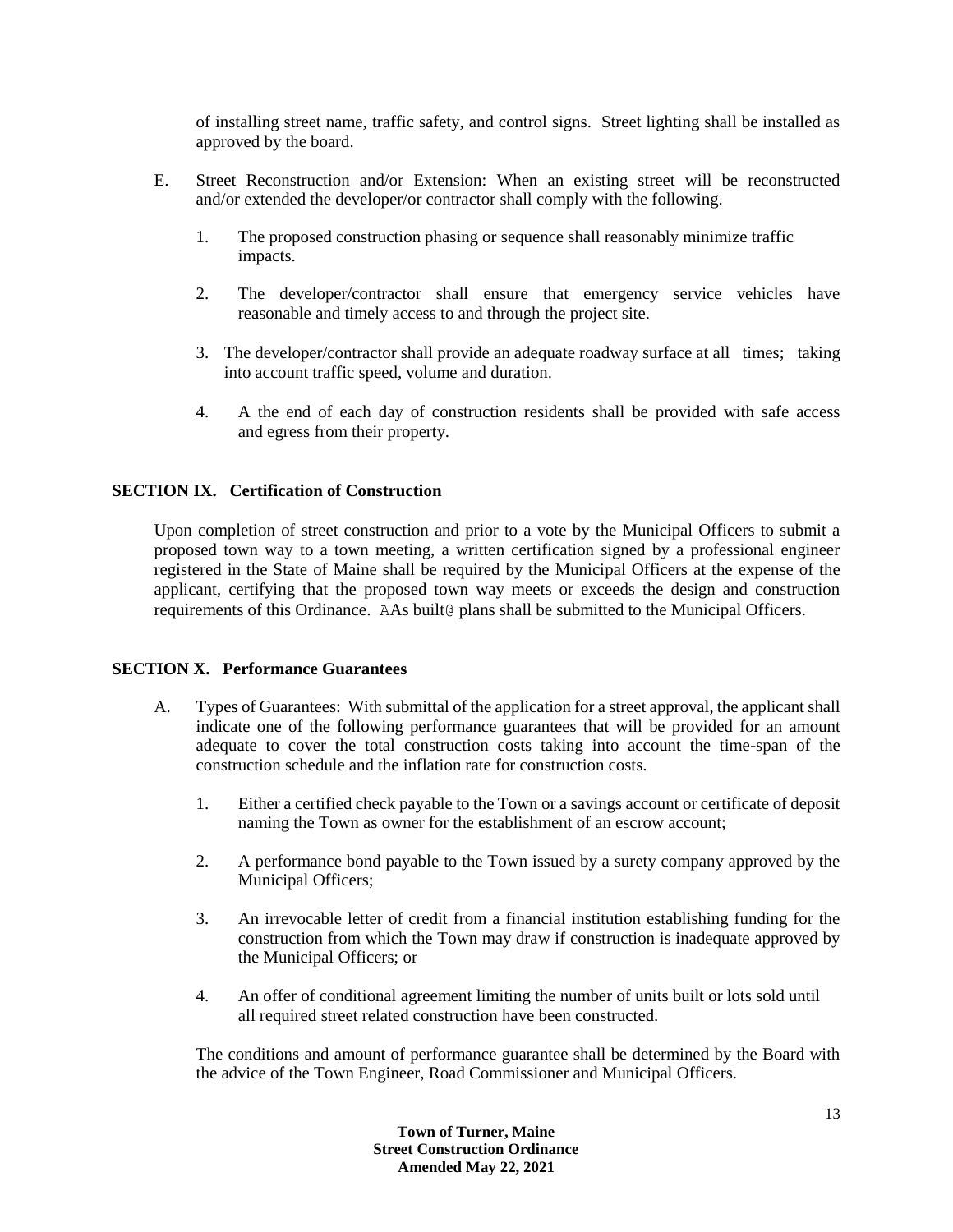- B. Contents of Guarantee: The performance guarantee shall contain a construction schedule, cost estimates for each major phase of construction taking into account inflation, provisions for inspections of each phase of construction, provisions for the release of part or all of the performance guarantee to the developer, and a date after which the developer will be in default, and the Town shall have access to the funds to finish construction.
- C. Escrow Account: A cash distribution to the establishment of an escrow account shall be made by either a certified check made out to the municipality, the direct deposit into a savings account, or the purchase of a certificate of deposit. For any account opened by the applicant**,** the municipality shall be named as owner or co-owner, and the consent of the municipality shall be required for a withdrawal. Any interest earned on the escrow account shall be returned to the applicant except for any portion of the interest earned which was needed in addition to the principal of the escrow account to pay for completion of the required improvements.
- D. Conditional Agreement. The Board, at its discretion, may permit for the applicant to enter into a binding agreement with the municipality in lieu of the other financial performance guarantees. Such an agreement shall provide for approval of the application on the condition that no units be built or lots sold until either:
	- 1. It is certified by the Board, or its agent, that all of the required improvements have been installed in accordance with this Ordinance regulations and the regulations of the appropriate utilities; or
	- 2. A performance guarantee, acceptable to the municipality, is submitted in an amount necessary to cover the completion of the required improvements at an amount adjusted for inflation and prorated for the portions of the required improvements already installed.

Notice of the agreement and any conditions shall be recorded by the applicant subdivider at the Registry of Deeds. Release from the agreement shall follow the procedures for release of the performance guarantees contained in Section X.G. Proof of recording shall be provided by the applicant to the Board.

- E. Performance Bond: A performance bond shall detail the conditions of the bond, the method for release of the bond or portions of the bond to the applicant, and the procedures for collection by the municipality. The bond documents shall specifically reference the project for which approval is sought.
- F. Letter of Credit: An irrevocable letter of credit from a bank or other lending institution shall indicate that funds have been set aside for the construction of the street and may not be used for any other project or loan.
- G. Release of Guarantee: Prior to the release of any part of the performance guarantee, the Board shall determine to its satisfaction that the proposed improvements meet or exceed the design and construction requirements for that portion of the improvements for which the release is requested.
- H. Default: If, upon inspection, it is found that any of the required improvements have not been constructed in accordance with the plans and specifications filed as part of the application, the Code Enforcement Officer shall so report in writing to the Municipal Officers, the Board, and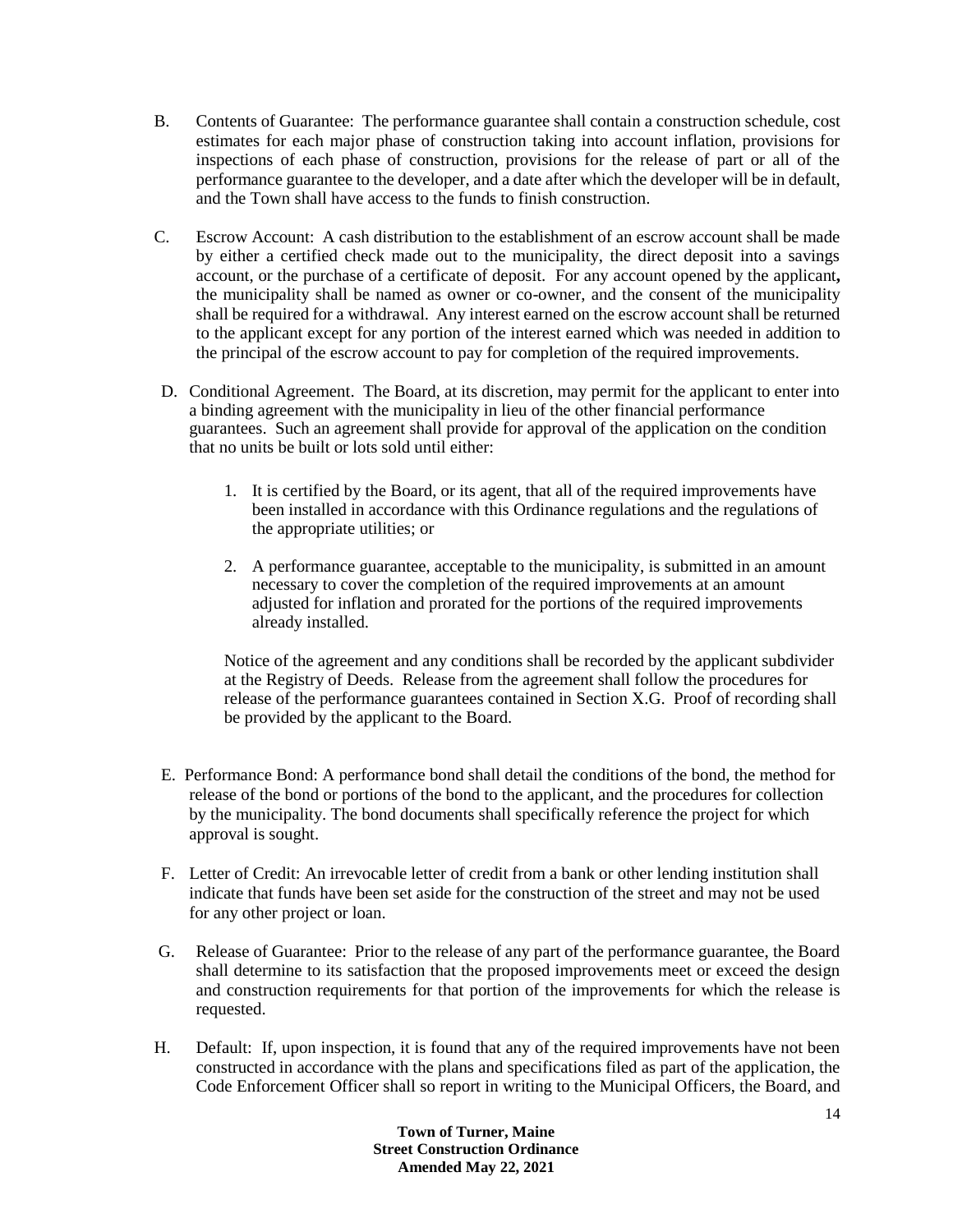the applicant. The Municipal Officers shall take any steps necessary to preserve the Town's rights.

I Privately-Owned Roads: Where streets are to remain privately-owned roads, the following words shall appear on the recorded plan.

> All roads shall remain private roads to be maintained by the developer or the lot owners and shall not be accepted or maintained by the Town.

#### **SECTION XI. Inspection**

- A. Notification of Construction: At least five (5) days prior to commencing street construction or alteration of roads, the applicant shall.
	- 1. Notify the Code Enforcement Officer in writing of the time when (s) he proposes to commence construction so that the municipal officers can arrange for inspection to be made. The inspecting official shall assure that all municipal specifications, requirements and conditions of approval shall be met during the construction and shall assure the satisfactory completion of improvements required by the Planning Board.
	- 2. Deposit with the municipal officers a check for the amount of 2% of the estimated costs of construction and improvements to pay for the costs of inspection. If upon satisfactory completion of construction and cleanup there are funds remaining, the surplus funds shall be refunded to the applicant within 30 days. If the inspection account shall be drawn down by 90%, the applicant shall deposit an additional 1% of the estimated costs of construction and improvements.
	- 3. At least five days prior to commencing construction, the applicant shall provide the Town with the type and amount of the performance guarantee approved in Section 10 A. above
- B. Noncompliance With Plan: Upon finding that the improvements have not been constructed in accordance with the approved plans and specifications, the inspector shall so report in writing to the Municipal Officers, Planning Board, Code Enforcement Officer and applicant. The Municipal Officers shall take any steps necessary to assure compliance with approved Plans.
- C. Modification During Construction: If at any time it appears necessary or desirable to modify the required improvements before or during construction of the of the required improvements, the inspecting official is authorized to approve minor modifications due to unforeseen circumstances such as encountering hidden outcrops of bedrock, natural springs, etc. The inspecting official shall issue any approval under this section in writing and shall transmit a copy of the approval to the Municipal Officers, Planning Board and Code Enforcement Officer. Revised plans shall be filed with the Planning Board for the record. For major modifications, such as relocation of rights-of-way, changes in grade by more than 1%, etc. the applicant shall submit to the Planning Board an amended application for review and approval in accordance with Section IV.

## **SECTION XII. Waivers**

A. Any requests for waivers from submission requirements and/or review standards shall be in writing. Waiver requests shall indicate the requirements requested to be waived and shall indicate what special circumstances exist that the required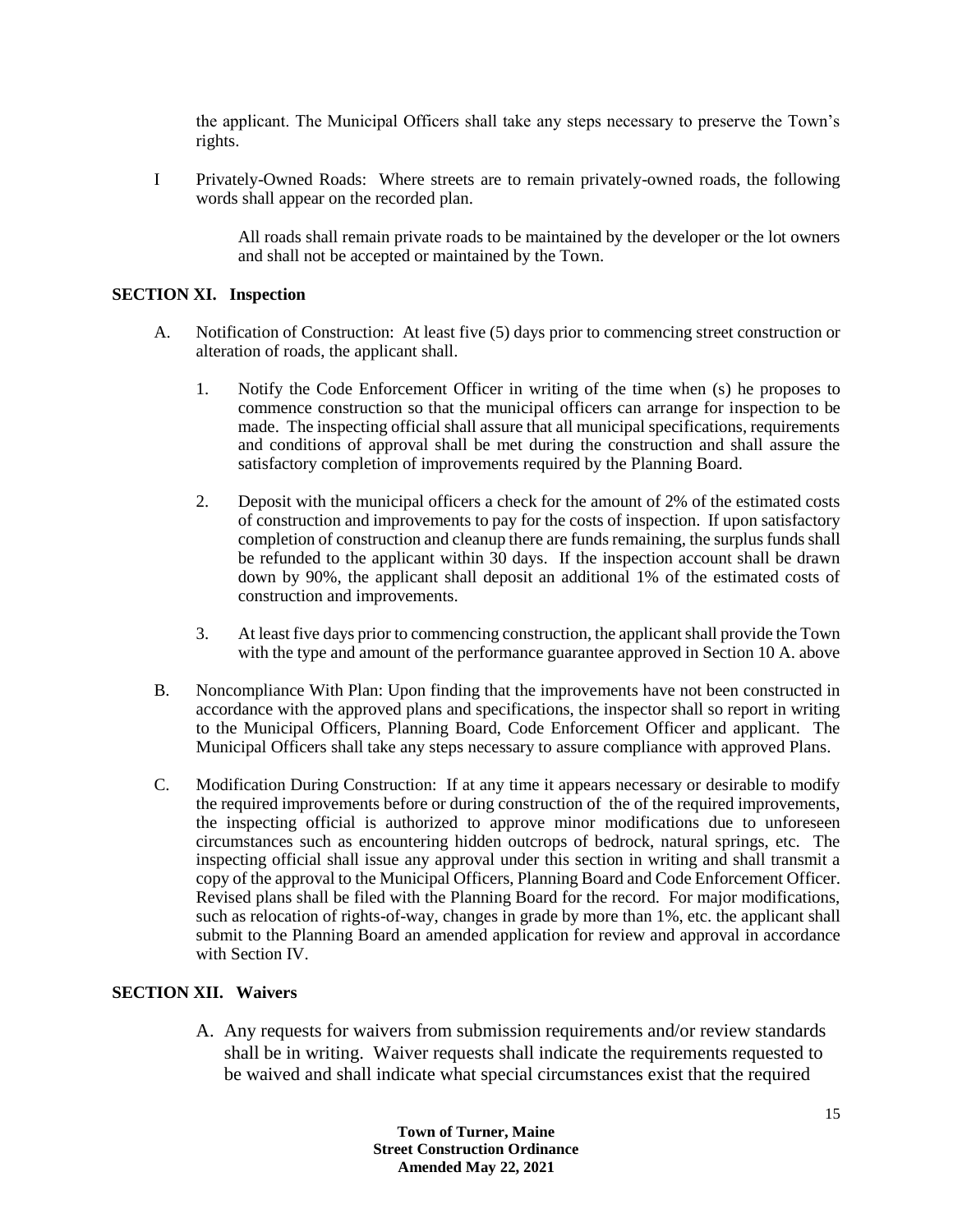improvements or standards are not necessary to provide for the public health, safety, or welfare, or are inappropriate because of inadequate or lacking connecting facilities adjacent to or in proximity of the proposed development.

B. Where the Board finds, based on written justification by the applicant, and makes written findings of fact that due to extraordinary and unnecessary hardships that may result from strict compliance with this Ordinance, or where there are special circumstances of a particular application, certain required improvements or review standards are not necessary to provide for public health, safety or welfare, or are inappropriate because of inadequate or lacking connecting facilities adjacent to or in proximity of the proposed development, it may waive this requirement, subject to appropriate conditions provided that the performance standards of this ordinance have been or will be met. Waivers may not be granted if the waiver will have the effect of nullifying the intent and purpose of the Comprehensive Plan, this Ordinance, or any other ordinance or law, or if this ordinance expressly does not allow a waiver from the requirement a waiver is sought. In granting waivers, the Planning Board shall require such conditions as will assure the purpose of this ordinance is met.

## **SECTION XIII. Separability**

If any section, subsection, sentence, clause, phrase, or portion of this Ordinance is for any reason held invalid or unconstitutional by any court of competent jurisdiction, such portion shall be deemed a separate, distinct, and independent provision and such holding shall not affect the validity of the remaining portions thereof.

## **SECTION XIV. Appeals**

An appeal may be taken within 30 days from the Board=s decision on the application, by any party to Superior Court in accordance with Rule 80B. of the Maine Rules of Civil Procedure.

## **SECTION XV. Amendments**

- A. Initiation of Amendments: An amendment to this Ordinance may be initiated by:
	- 1. The Planning Board provided a majority of the Board has so voted;
	- 2. Request of the Municipal Officers; or
	- 3. Written petition of a number of voters equal to at least 10 percent of the number of voters cast in the municipality at the last gubernatorial election.
- B. The Planning Board shall conduct a public hearing on the proposed amendment. Notification of the hearing shall be posted in the Town Office at least thirteen (13) days before the hearing and published in a newspaper of general circulation in the municipality at least two (2) times with the date of the first publication at least twelve (12) days before the hearing and the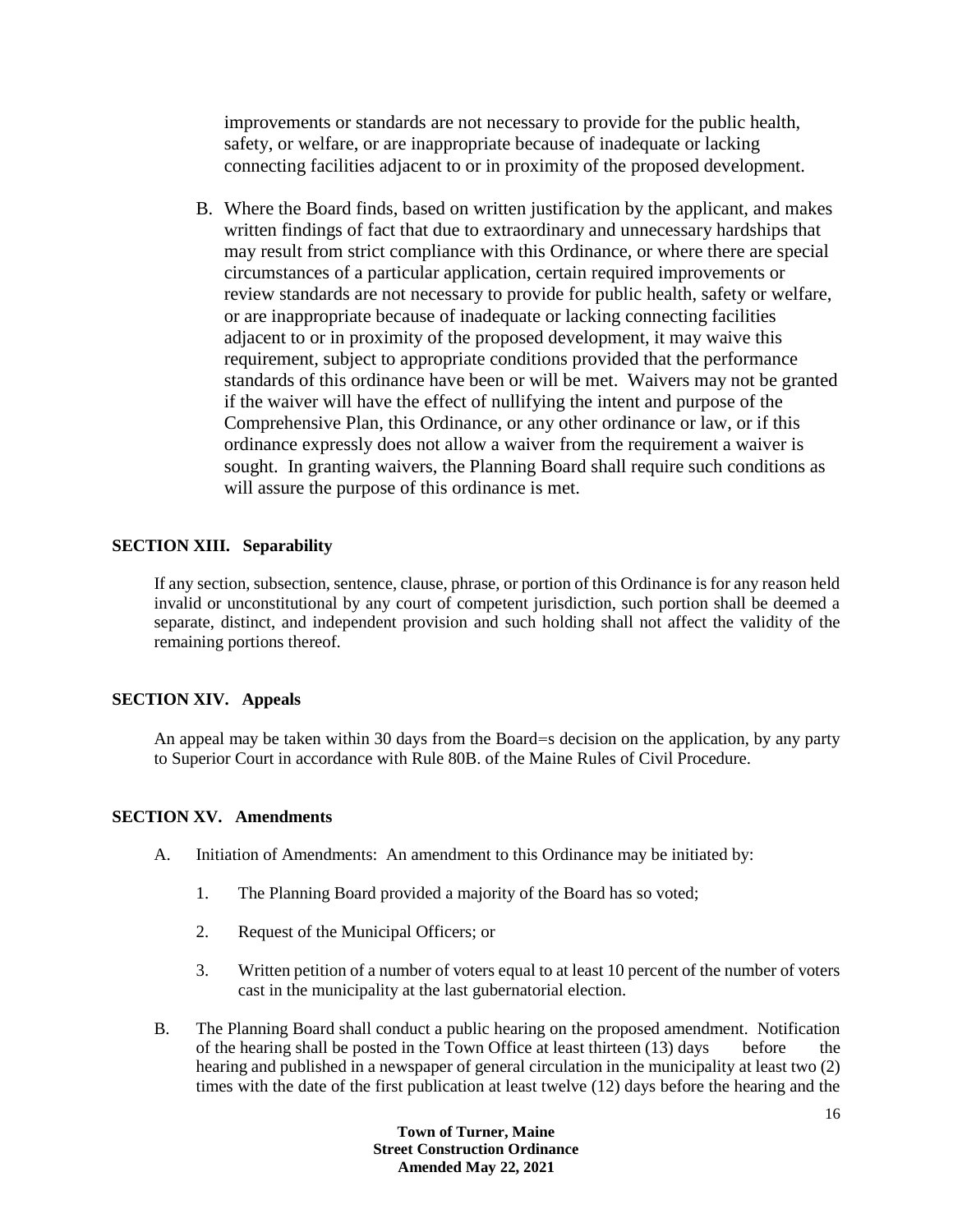date of the 2nd publication at least seven (7) days before the hearing. The Planning Board shall make a report and its recommendation on the proposed amendment within ten (10) days after the public hearing has been closed.

C. Adoption of Amendment: An amendment of this Ordinance shall be adopted by a majority vote of the Town Meeting.

#### **SECTION XVI. Violations and Enforcement**

- A. No person, firm, corporation or other legal entity may undertake activities governed by this Ordinance without first having a final plan thereof approved by the Planning Board.
- B. Any person, including but not limited to a landowner, a landowner=s agent or contractor, who orders or conducts any activity in violation of this Ordinance shall be penalized in accordance with the provisions of Title 30-A M.R.S. A. Section 4452. Each day a violation exists shall be considered a separate violation.

#### **SECTION XVII Definitions**

In this Ordinance, the following terms have the following meanings unless a contrary meaning is required by the context or is specifically prescribed. Terms not defined shall have their customary dictionary meaning.

**Collector Street:** A residential street expected to generate average daily traffic of more than 300 trips per day, or street which serves as feeder to arterial streets and collector of traffic from minor streets. Trip generation shall be based on the most current version of the Institute of Transportation Engineers "Trip Generation".

**Common Driveway:** A vehicle accessway serving two dwelling units.

**Existing Public Street:** Roads which are maintained by the Town of Turner and the State of Maine.

**Industrial or Commercial Street:** A street servicing industrial or commercial uses.

**Minor Street:** A street servicing expected to generate average daily traffic of not more than 300 trips per day. Trip generation shall be based on the most current version of the Institute of Transportation Engineers "Trip Generation".

**Privately Owned Street:** A street owned and maintained by a private individual, organization, or company, rather than by a government.

**Reconstructed:** Reconstructed means the rebuilding of a road or section of a road to improve its serviceability.

**Repair:** Repair means to take necessary action to fix normal damage or storm damage.

**Reserve Frontage Street:** A street which provides residential frontage other than that on a through traffic street.